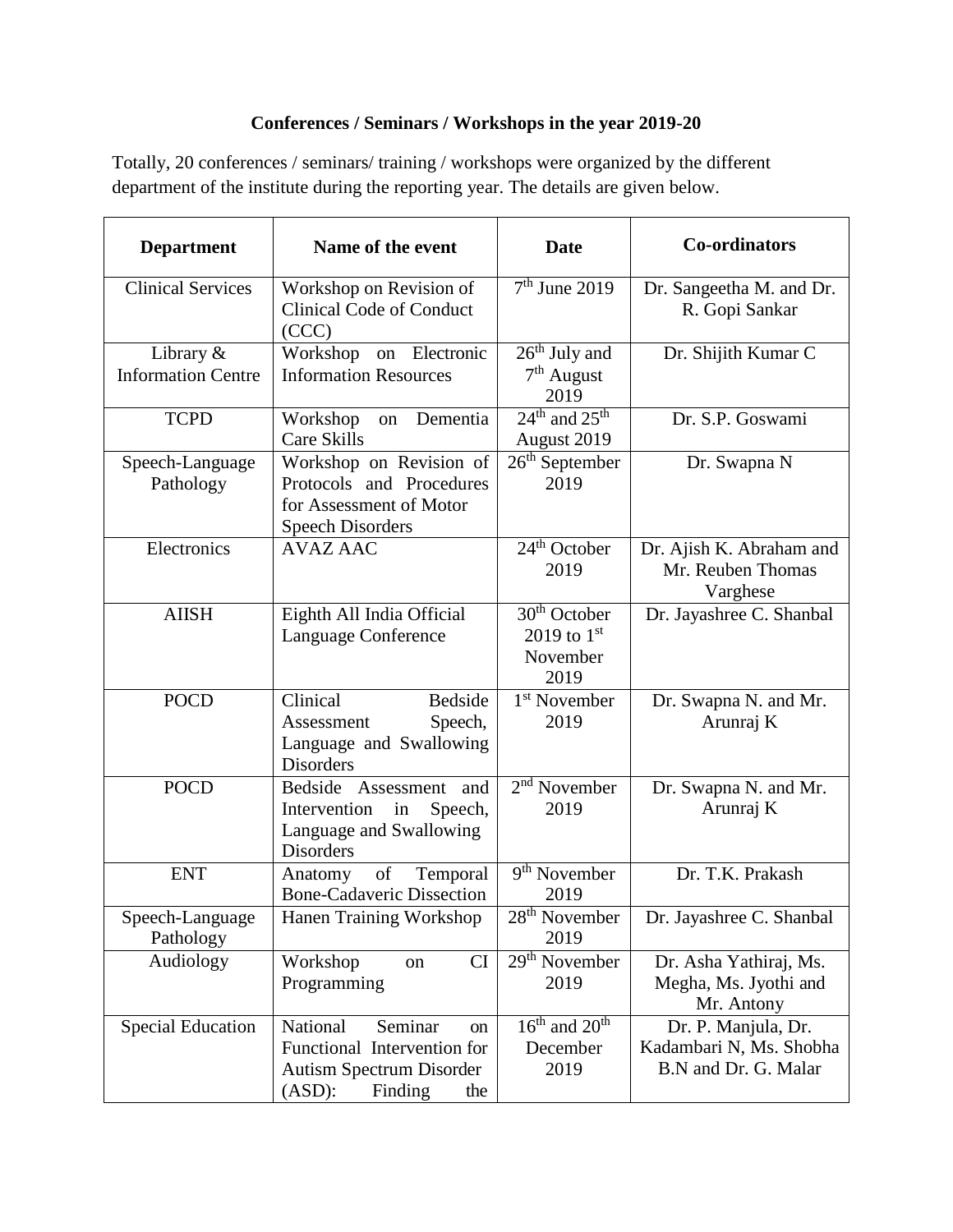|                            | Harmony                                                                                                                                                                                                         |                                                             |                                                                                                 |
|----------------------------|-----------------------------------------------------------------------------------------------------------------------------------------------------------------------------------------------------------------|-------------------------------------------------------------|-------------------------------------------------------------------------------------------------|
| Audiology                  | Appropriate Utilization of<br>Listening<br><b>Strategies</b><br>for<br>Children aged 2 to 4 years                                                                                                               | $\overline{7^{th}}$ January<br>2020                         | Dr. Asha Yathiraj, Dr.<br>Devi. N, Dr. Chandni Jain,<br>Ms. Megha, Ms. Jyothi<br>and Mr. Antony |
| Audiology                  | Guidelines for Supervising<br>Training<br>Listening<br>for<br>Children with Hearing<br>Impairment                                                                                                               | $7th$ January<br>2020                                       | Dr. Asha Yathiraj, Dr.<br>Devi. N, Dr. Chandni Jain,<br>Ms. Megha, Ms. Jyothi<br>and Mr. Antony |
| Audiology                  | Home training: Importance<br>and Implementation                                                                                                                                                                 | 7 <sup>th</sup> January<br>2020                             | Dr. Asha Yathiraj, Dr.<br>Devi. N, Dr. Chandni Jain,<br>Ms. Megha, Ms. Jyothi<br>and Mr. Antony |
| <b>Special Education</b>   | National<br>Seminar<br><sub>on</sub><br>Shift in Early<br>Paradigm<br>Childhood<br>Education for<br>Children<br>with<br><b>Communication Disorder</b>                                                           | $17^{th}$ & $18^{th}$<br>February 2020                      | Dr. Alok Kumar<br>Upadhyay, Ms.<br>Ramanakumari P.V., Mr.<br>Rajkumar R. and Manjula<br>P.V     |
| Audiology                  | Workshop on Hearing Aids<br>Programming                                                                                                                                                                         | $26th$ February<br>2020                                     | Dr. P. Manjula and Dr.<br>Geetha C                                                              |
| <b>Clinical Psychology</b> | National<br>Workshop<br>on<br><b>Research Methodology</b>                                                                                                                                                       | $27^{th}$ & $28^{th}$<br>February 2020                      | Dr. Yashodhara Kumar<br>G.Y., Mr. Freddy Antony,<br>Dr. S. Venkatesan and Dr.<br>Lokesh L       |
| Audiology                  | Workshop<br>Digital<br>on                                                                                                                                                                                       | 3rd March 2020                                              | Dr. Ramadevi                                                                                    |
|                            | Hearing Aid Fine Tuning                                                                                                                                                                                         |                                                             |                                                                                                 |
| Electronics                | Workshop<br>Matlab<br>on<br>fundamentals and Advance<br>Topics on Speech Signal<br>Analysis                                                                                                                     | $9th$ to $10th$ &<br>$12^{th}$ to $13^{th}$<br>March 2020   | Dr. Ajish K. Abraham and<br>Mr. Karthik Venkat<br>Sridaran                                      |
| <b>Special Education</b>   | One day National Webinar<br>on A practical approach to<br>teach skills to children with<br>hearing impairment at<br>Preschool level                                                                             | 18 <sup>th</sup> August<br>2020                             | Dr. Palnaty Vijetha and<br>Ms.Sreevidya M S                                                     |
| <b>Special Education</b>   | Two Days In-house<br>workshop on<br>'Standardization of<br>Preschool modules on<br>Concept based pre-literacy<br>skills, cognitive skills $\&$<br>pre-number skills for<br>Children with Hearing<br>Impairment' | $24th$ and $25th$<br>September<br>2020<br>$27th$ and $28th$ | Dr. Palnaty Vijetha and<br>Mr. Subramanya K R                                                   |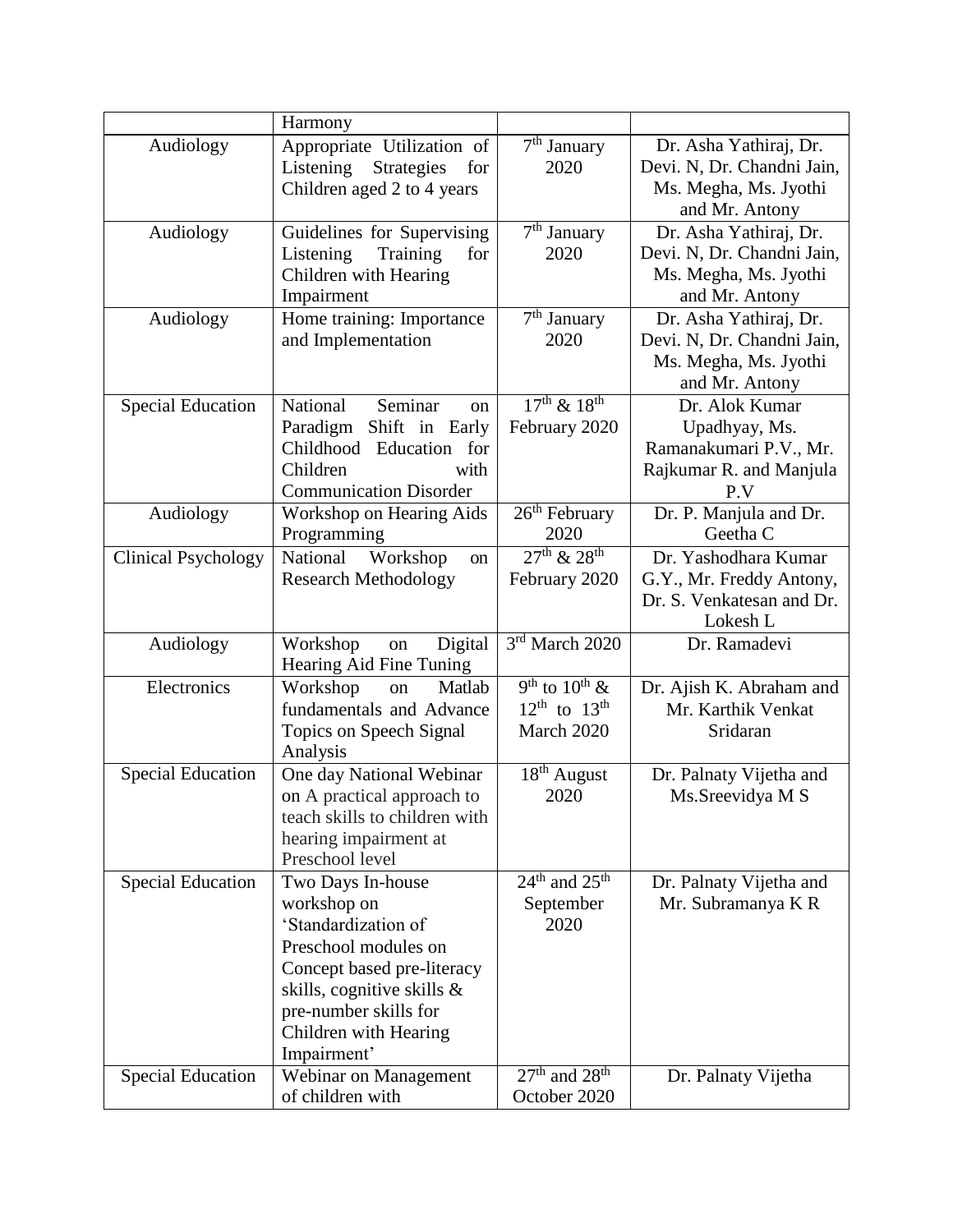|                          | communication        |                                |                      |
|--------------------------|----------------------|--------------------------------|----------------------|
|                          | disorders            |                                |                      |
|                          | in classrooms        |                                |                      |
| Electronics              | An orientation       | $28th$ October 2020            | Mr. Karthik Venkat   |
|                          | program on           |                                | Sridaran and         |
|                          | effective            |                                | Mrs. Kalai Selvi V.T |
|                          | utilization of       |                                |                      |
|                          | "Cisco               |                                |                      |
|                          | WebEx and            |                                |                      |
|                          | Microsoft            |                                |                      |
|                          |                      |                                |                      |
|                          | office 365"          |                                |                      |
| <b>Clinical Services</b> | Webinar on           | 3rd September 2020             | Dr. Sangeetha        |
|                          | "Medico-legal        |                                |                      |
|                          | aspects related      |                                |                      |
|                          | to                   |                                |                      |
|                          | disability"          |                                |                      |
| <b>Clinical Services</b> | Webinar on           | 12 <sup>th</sup> December 2020 | Dr. Sangeetha        |
|                          | "Understandi         |                                |                      |
|                          | ng the gap           |                                |                      |
|                          | between              |                                |                      |
|                          | Theory and           |                                |                      |
|                          | Practice in          |                                |                      |
|                          |                      |                                |                      |
|                          | Swallowing           |                                |                      |
|                          | Disorders"           |                                |                      |
| <b>Clinical Services</b> | Commemorati          | 22 <sup>nd</sup> December 2020 | Dr. Sangeetha        |
|                          | on of                |                                |                      |
|                          | International        |                                |                      |
|                          | Stuttering           |                                |                      |
|                          | Awareness            |                                |                      |
|                          | Day (ISAD)           |                                |                      |
|                          | on 22nd              |                                |                      |
|                          | October, 2020.       |                                |                      |
|                          | Webinar              |                                |                      |
|                          | on Roles of          |                                |                      |
|                          | responsibilitie      |                                |                      |
|                          | s of teachers        |                                |                      |
|                          | with children        |                                |                      |
|                          | who stutter"         |                                |                      |
|                          | by Dr.               |                                |                      |
|                          | Sangeetha M.         |                                |                      |
|                          | Webinar<br>$\bullet$ |                                |                      |
|                          |                      |                                |                      |
|                          | for                  |                                |                      |
|                          | Parents/Caregi       |                                |                      |
|                          | vers of              |                                |                      |
|                          | Children with        |                                |                      |
|                          | Stuttering by        |                                |                      |
|                          | Ms. Seema M          |                                |                      |
|                          | Webinar<br>$\bullet$ |                                |                      |
|                          | on                   |                                |                      |
|                          | Management           |                                |                      |
|                          | Strategies for       |                                |                      |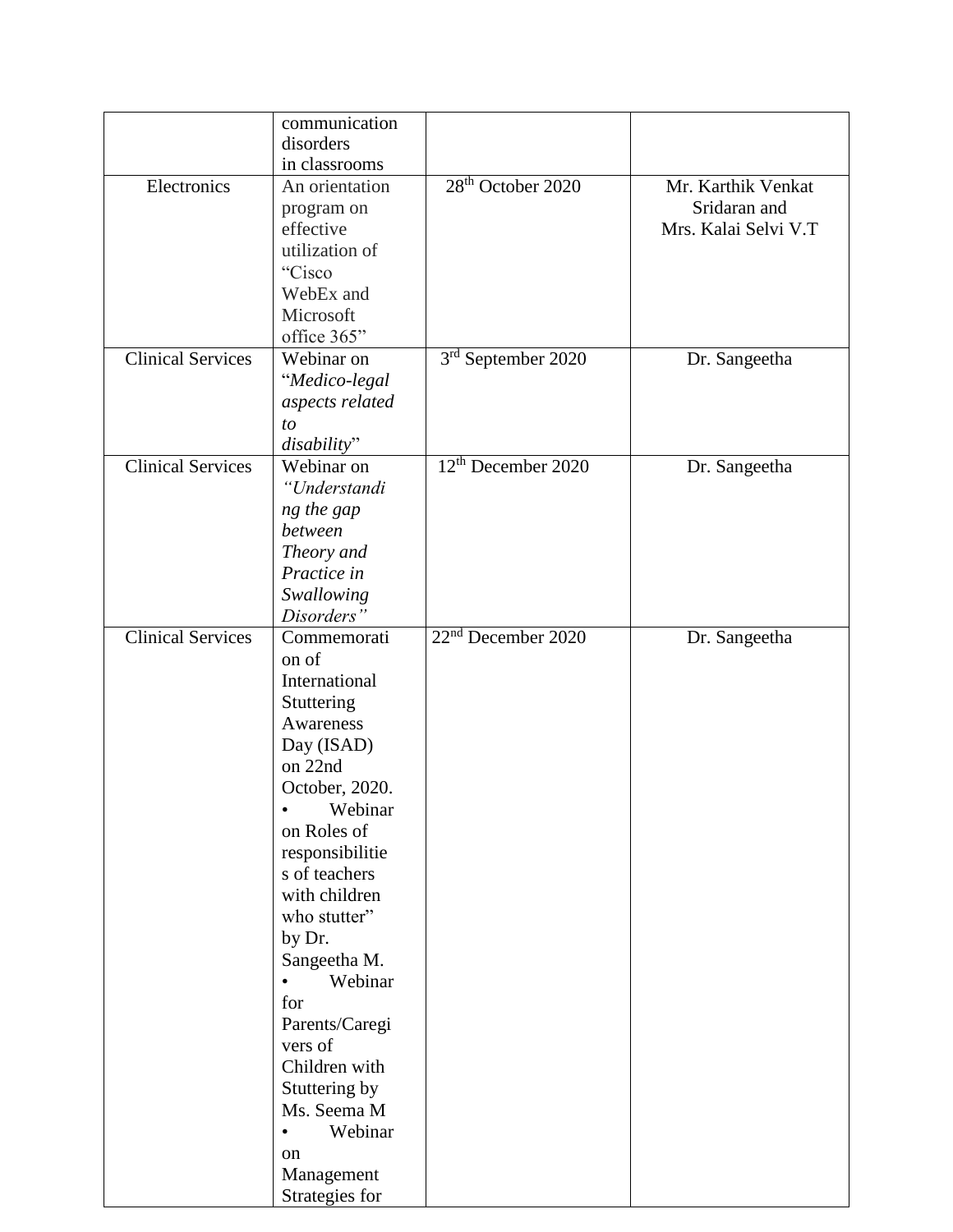|                          | adults with          |                                            |               |
|--------------------------|----------------------|--------------------------------------------|---------------|
|                          | Stuttering by        |                                            |               |
|                          | Dr. Santosh M        |                                            |               |
|                          | and                  |                                            |               |
|                          | Webinar<br>$\bullet$ |                                            |               |
|                          | on                   |                                            |               |
|                          | Management           |                                            |               |
|                          | of                   |                                            |               |
|                          | Psychological        |                                            |               |
|                          | Issues in            |                                            |               |
|                          | Persons with         |                                            |               |
|                          | Stuttering by        |                                            |               |
|                          | Dr. Yeshodara        |                                            |               |
|                          | G.Y                  |                                            |               |
| <b>Clinical Services</b> | Webinar on           | 3 <sup>rd</sup> December 2020              |               |
|                          | "Communicati         |                                            | Dr. Sangeetha |
|                          |                      |                                            |               |
|                          | on Disorders         |                                            |               |
|                          | and                  |                                            |               |
|                          | Government           |                                            |               |
|                          | welfare              |                                            |               |
|                          | measures" for        |                                            |               |
|                          | caregivers           |                                            |               |
|                          | availing             |                                            |               |
|                          | clinical             |                                            |               |
|                          | services by          |                                            |               |
|                          | Mr. Prashanth        |                                            |               |
|                          | R.                   |                                            |               |
| <b>Clinical Services</b> | Webinar on           | 4 <sup>th</sup> December 2020              | Dr. Sangeetha |
|                          | "Speech and          |                                            |               |
|                          | Hearing              |                                            |               |
|                          | disorders and        |                                            |               |
|                          | services and         |                                            |               |
|                          | facilities of        |                                            |               |
|                          | AIISH for            |                                            |               |
|                          | persons with         |                                            |               |
|                          | communicatio         |                                            |               |
|                          | n disorders" to      |                                            |               |
|                          | Rotary               |                                            |               |
|                          | members by           |                                            |               |
|                          | Ms. Seema M.         |                                            |               |
| <b>POCD</b>              | Orientation on       | 1-17 March 2020,                           | Dr. Sreedevi  |
|                          | Prevention &         | 11-27 July 2020 &<br>10 Sep 2020 - General |               |
|                          | early                | Public                                     |               |
|                          | identification       |                                            |               |
|                          | of                   | 02.03.2020 - 13.03.2020                    |               |
|                          | communicatio         | - School students                          |               |
|                          | n disorders          |                                            |               |
|                          |                      | 26 June 2020,                              |               |
|                          |                      | 1-29 July 2020                             |               |
|                          |                      | 10-25 August 2020                          |               |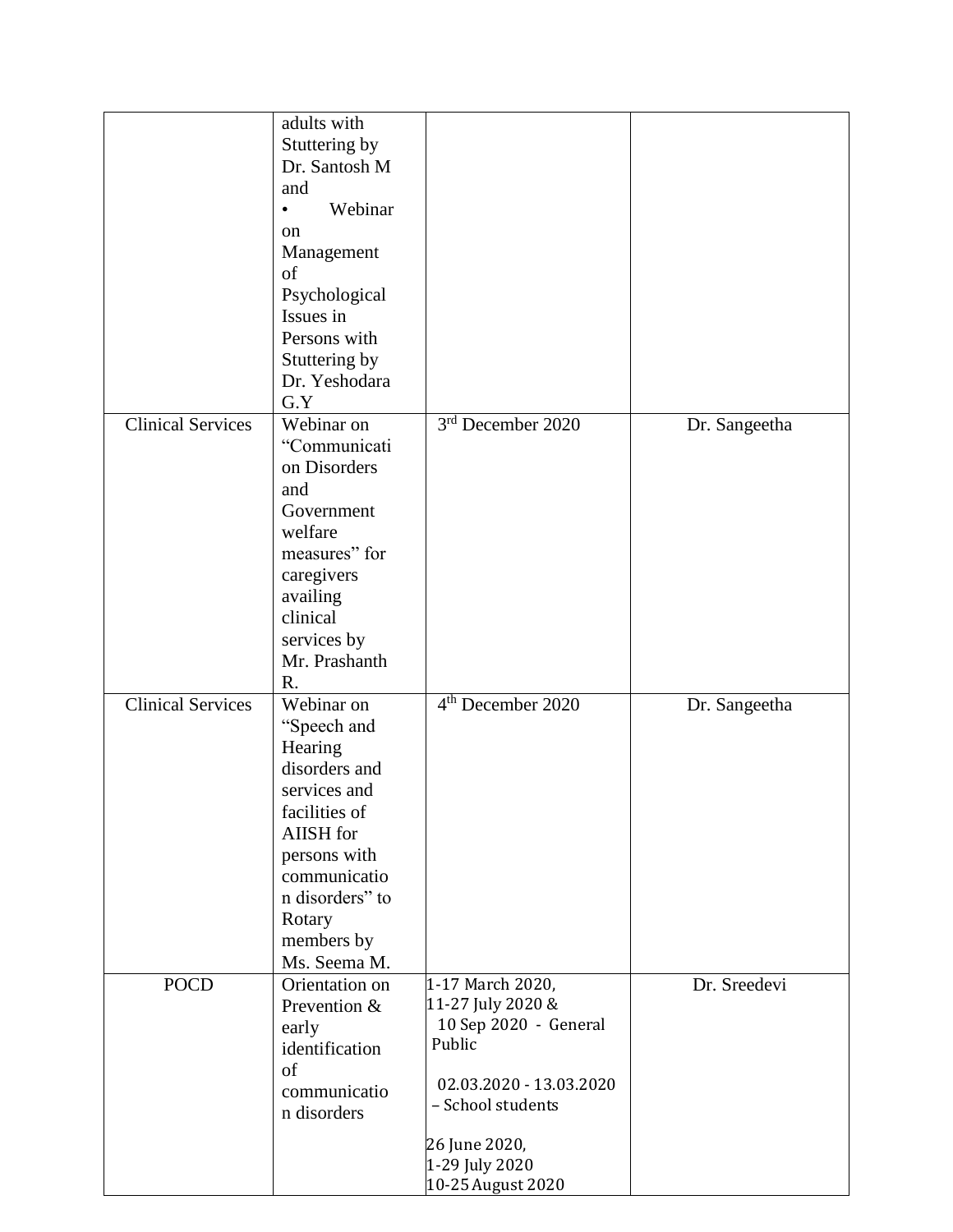|             |                                                              | 4.30 September 2020<br>1-9 October 2020<br>1-5 November 2020 -<br>Teachers<br>21.07.2020,<br>12-27 September 2020 -<br>Industrial workers<br>07.10.2020 - Medical<br>Professionals                                                                |                                                                                                                               |              |
|-------------|--------------------------------------------------------------|---------------------------------------------------------------------------------------------------------------------------------------------------------------------------------------------------------------------------------------------------|-------------------------------------------------------------------------------------------------------------------------------|--------------|
| <b>POCD</b> | Orientation<br>Programs at<br>Outreach<br>Service<br>Centers | 03.03.2020, 11-29<br>Aug 2020<br>3-13 Mar 2020<br>11-24 August<br>2020, 1<br>9-26 September<br>2020, 10.10.2020,<br>25.11.2020<br>03.03.2020,<br>14.08.2020,<br>30.10.2020,<br>13.11.2020<br>17-21 September<br>2020<br>14.10.2020,<br>27.11.2020 | General<br>Public<br>Students<br>and<br>teachers<br>Medical<br>Professi<br>onals<br>Police<br>Asha<br>Worker<br>${\mathsf S}$ | Dr. Sreedevi |
| <b>POCD</b> | Orientation<br>Programs at<br><b>NBS</b> Centers             | 03.03.2020,<br>30.07.2020,<br>12.08.2020, 04-<br>21 September<br>2020,<br>06-28 October<br>2020,<br>04-27<br>November 2020<br>3-12 March<br>2020,<br>25.08.2020,<br>13-28 October<br>2020,<br>06-29<br>November 2020                              | General<br>Public<br>Medical<br>Professio<br>nals                                                                             | Dr. Sreedevi |
| <b>POCD</b> | Orientation<br>Programs at<br><b>DCS</b>                     | 04-13 August<br>2020,<br>02-30<br>September<br>2020,<br>$01 - 30$<br>October<br>2020,                                                                                                                                                             | General<br>Public                                                                                                             | Dr. Sreedevi |